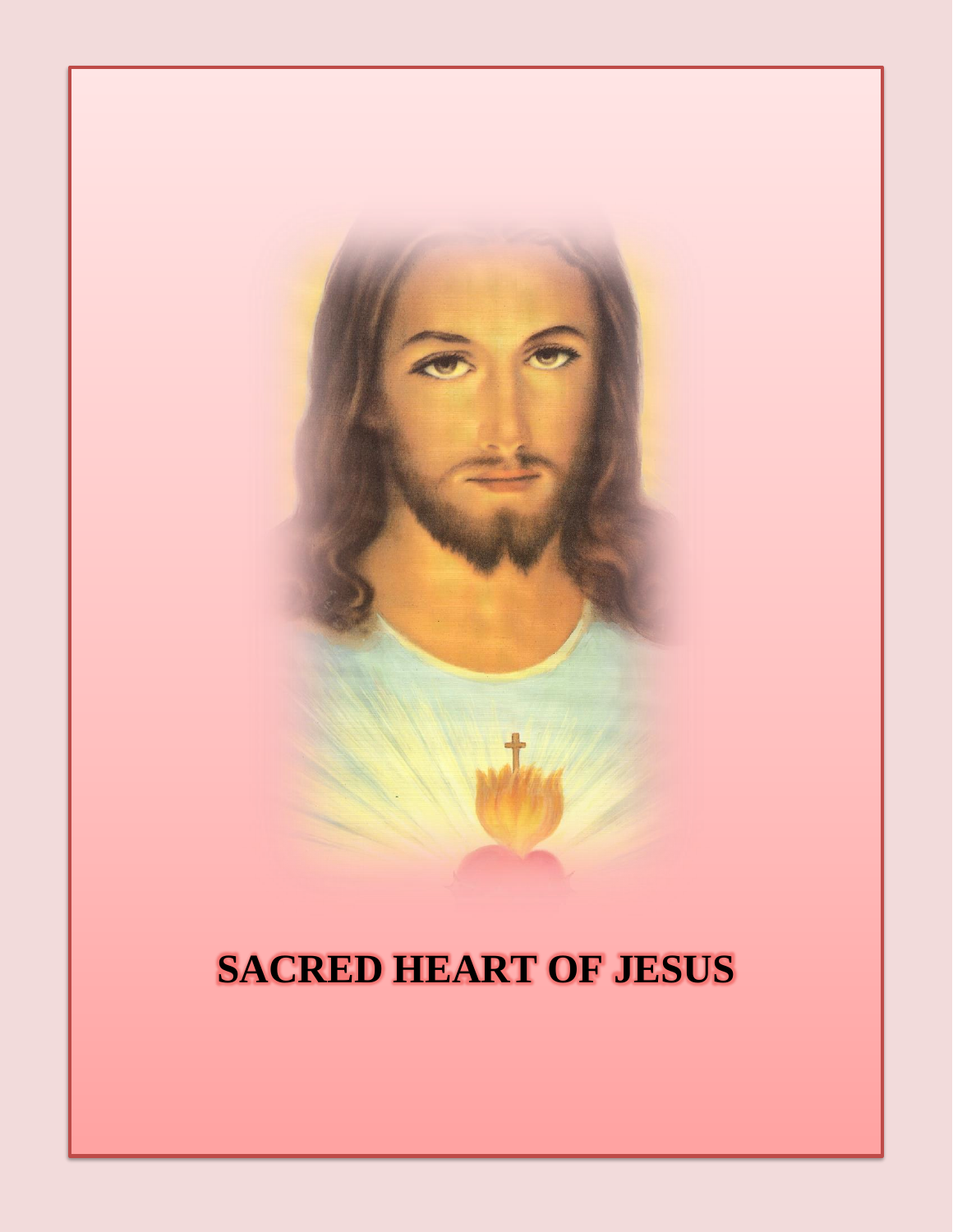Sacred Heart of my Lord and Saviors Jesus Christ, with deepest reverence I adore you. You are worthy of the love and adoration of all the heavenly Spirits. Lord you showered on us all that you possessed from your Father and you willingly died on the Cross that shows how much you love us, nobody can measure it. Most holy heart of Jesus, fountain of every blessing, I adore you I love you I offer you this poor heart of mine, make me humble, patient, pure and wholly obedient to your will. Help me to endure the pain, difficulties that come into my day today life, help me to carry my daily cross happily knowing that you did it. Sacred heard of Jesus, pour out your holy blood upon me that I may be pure in my heart, mind and soul. Teach me to love you with my whole heart and let me come to you with humble heart O, Jesus.

**(1)**

## **Sr. Deepti Soreng SSpS**

 $\bullet$ 

## **(2)**

Most sweet Jesus, Redeemer of the human race, look upon us humbly prostrate before you king and center of all the hearts, I praise you and adore you. O Jesus, in the fullness of your love destroy the hatred from my mind, heart and soul; with your precious blood make me humble, patient, pure and wholly obedient to your will. I invoke your healing touch on my exhausted nerves, anxious mind and heart. Never let me stumble for the want of help. Almighty Jesus assists me to find shelter in your arms when I need you the most. Amen

## **Sr. Fransiska Kido SSpS**

**Sr. Premcila Minz SSpS**

## **(3)**

Most sacred Heart of Jesus, dwelling in tabernacle of each human heart, I love you, adore you and venerate you because you are my Lord and master. Divine Heart of Jesus you are rich to share with me your riches, happy to make me happy, blessed to make me blessed. O Divine Heart of love, I ask you to wash my whole body with your precious blood. Heart of love, I trust in you completely as I consider my weakness and then ponder on your love. I hope for all things that draw me closer to you. My Lord and my Savior, I pray to you to write my name deeply in your most Holy Heart. Let it be my joy and glory to live and die in your service. Amen.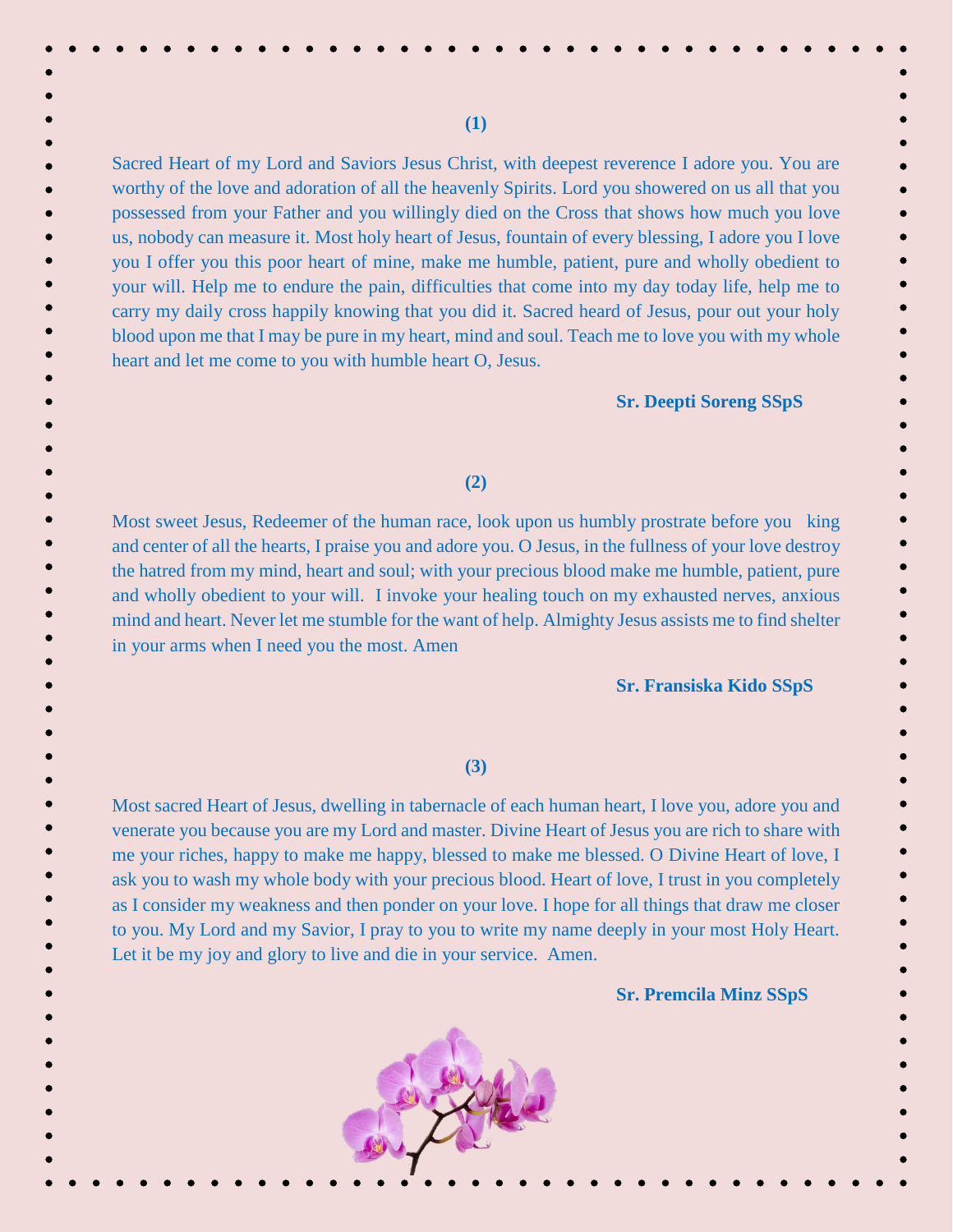| (4)                                                                                                                                                                                                                                                                                                                                                                                                                                                                                                                                                                                                                                                                                                            |                  |
|----------------------------------------------------------------------------------------------------------------------------------------------------------------------------------------------------------------------------------------------------------------------------------------------------------------------------------------------------------------------------------------------------------------------------------------------------------------------------------------------------------------------------------------------------------------------------------------------------------------------------------------------------------------------------------------------------------------|------------------|
| Sacred heart of Jesus, indwelling of blessed Trinity                                                                                                                                                                                                                                                                                                                                                                                                                                                                                                                                                                                                                                                           | - we adore you   |
| Sacred heart of Jesus, fountain of all graces                                                                                                                                                                                                                                                                                                                                                                                                                                                                                                                                                                                                                                                                  | - we worship you |
| Sacred heart of Jesus, the ocean of love and compassion                                                                                                                                                                                                                                                                                                                                                                                                                                                                                                                                                                                                                                                        | - we love you    |
| Sacred heart of Jesus, home of poor and afflicted                                                                                                                                                                                                                                                                                                                                                                                                                                                                                                                                                                                                                                                              | - we thank you   |
| Sacred heart of Jesus, full of majesty                                                                                                                                                                                                                                                                                                                                                                                                                                                                                                                                                                                                                                                                         | - we praise you  |
| Sacred heart of Jesus, source of all blessings                                                                                                                                                                                                                                                                                                                                                                                                                                                                                                                                                                                                                                                                 | - we need you    |
| Sacred heart of Jesus embracing the heart of repentant sinners - we worship you                                                                                                                                                                                                                                                                                                                                                                                                                                                                                                                                                                                                                                |                  |
| Sacred heart of Jesus, full of mercy                                                                                                                                                                                                                                                                                                                                                                                                                                                                                                                                                                                                                                                                           | - we adore you   |
| Sacred heart of Jesus our timeless healer                                                                                                                                                                                                                                                                                                                                                                                                                                                                                                                                                                                                                                                                      | - we need you    |
| O most sacred and benevolent heart of Jesus come to our heart, mind and soul for we need you so<br>much. We earnestly desire you. We long for the living water that is gushing out from your sacred<br>heart. Quench the thirst of our weary soul. Cleanse us and heal us completely as we are being<br>immersed in your love and Divine presence. Lord, it is in your heart we find our life in fullness. It<br>is in your heart we find our life so peaceful and happier. We hope in you Jesus our Divine Savior<br>and place our trust in you as we come in humble adoration before you today, let your sacred heart<br>envelop our hearts and transform our life in this hour of encounter with you. Amen. |                  |

 **Sr. Dibya Mallika Dang SSpS**

 $\bullet$ 

#### **(5)**

O Lord Jesus Your Heart was pierced with a lance and the blood and water flowed from your wounded heart, the sign Your unfailing Love and grace for us. O Incarnate Love Divine, may your constant love, and Wisdom fill my heart and transform me into a worthy follower of yours to serve the people with compassion. I surrender my life to you as nothing will separate me from your loving Sacred Heart. I firmly believe in your promises of the living water to all who come drink and be satisfied. Fill me with your Love which flowed from your pierced Heart by your Holy Spirit who has been given to us. Guided by the Holy Spirit and your love, impel me to live for others with love and mercy in selfless service. May the Love of Sacred Heart help me to follow the new Commandment of love so that people will know me as your disciple will Praise the Heavenly Father.

**Sr. Manjita Tigga SSpS**